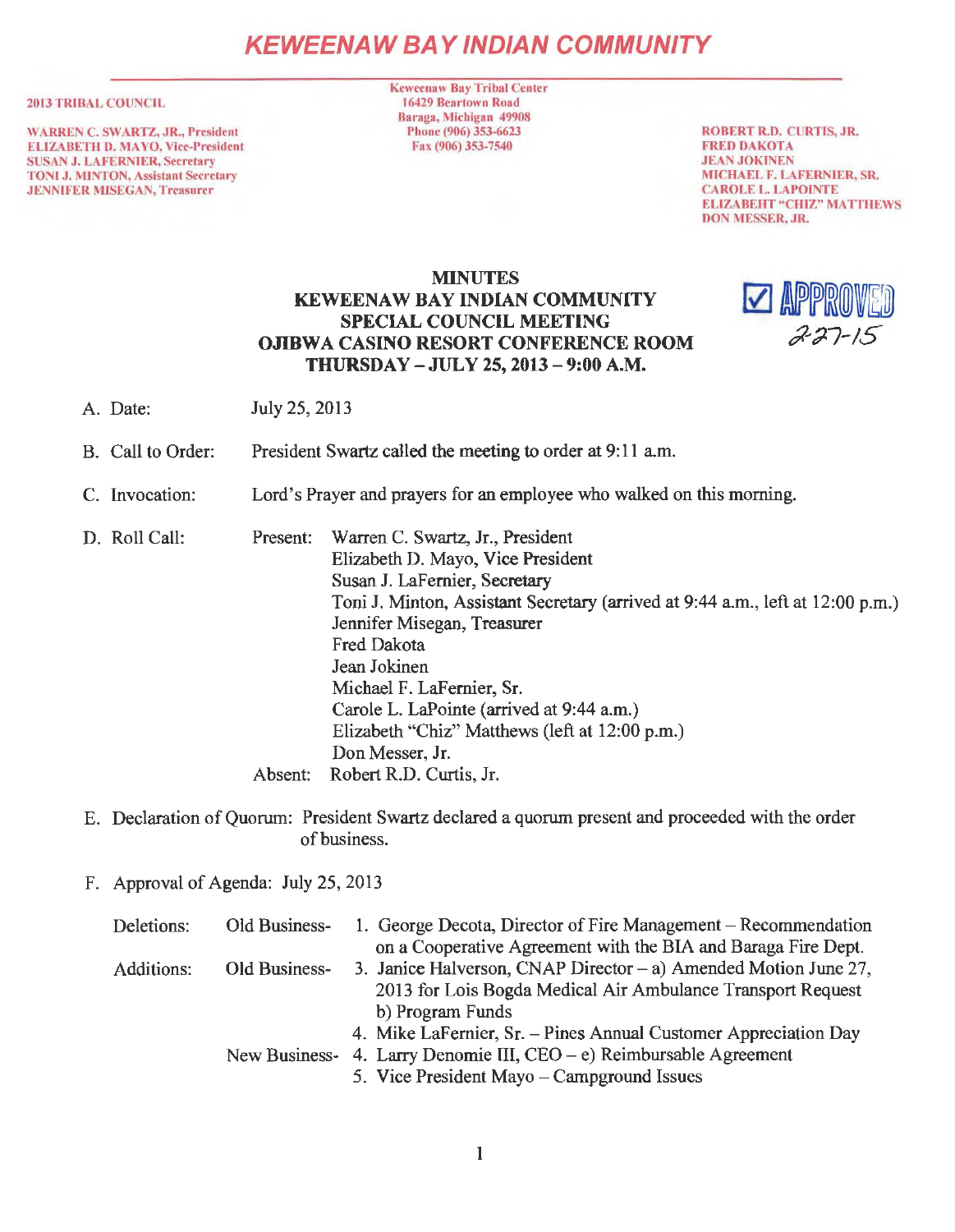MOTION MADE BY ELIZABETH D. MAYO TO APPROVE THE AGENDA WITH THE CHANGES. SUPPORTED BY MICHAEL F. LAFERNIER, SR. EIGHT IN FAVOR (Elizabeth D. Mayo, Susan J. LaFernier, Jennifer Misegan, Fred Dakota, Jean Jokinen, Michael F. LaFernier, Sr., Elizabeth "Chiz" Matthews, Don Messer, Jr.), OPPOSED - 0, ABSTAINING - 0, THREE ABSENT (Toni J. Minton, Robert R.D. Curtis, Jr., Carole L. LaPointe), MOTION CARRIED.

G. For Your Information:

- 1. 2013 Government Employee Picnic Flyer August 2, 2013 L'Anse Golf Club
- H. Old Business:
	- 1. Susan LaFernier, Secretary June 2013 Unapproved Motions from the Secretary's June 2013 Tribal Council Report

MOTION MADE BY ELIZABETH D. MAYO TO APPROVE THE UNAPPROVED MOTIONS FOR JUNE 2013. SUPPORTED BY JENNIFER MISEGAN. EIGHT IN FAVOR (Elizabeth D. Mayo, Susan J. LaFernier, Jennifer Misegan, Fred Dakota, Jean Jokinen, Michael F. LaFernier, Sr., Elizabeth "Chiz" Matthews, Don Messer, Jr.), OPPOSED - O, ABSTAINING - 0, THREE ABSENT (Toni J. Minton, Robert R.D. Curtis, Jr., Carole L. LaPointe), MOTION CARRIED.

- 2. Mike LaFemier, Sr. Pines Annual Customer Appreciation Day The Council consensus was to have the annual event.
- 3. Larry Denomie III, CEO
	- a) Clarification on July 5, 2013 Holiday (Employees who worked received time and a half pay, those who did not work did not get paid)

MOTION MADE BY JENNIFER MISEGAN TO TREAT JULY 5TH THE SAME AS INDEPENDENCE DAY FOR 2013. SUPPORTED BY MICHAEL F. LAFERNIER, SR. FOUR IN FAVOR (Jennifer Misegan, Jean Jokinen, Michael F. LaFernier, Sr., Elizabeth "Chiz" Matthews), FOUR OPPOSED (Elizabeth D. Mayo, Susan J. LaFernier, Fred Dakota, Don Messer, Jr.), ABSTAINING - 0, THREE ABSENT (Toni J. Minton, Robert R.D. Curtis, Jr., Carole L. LaPointe), TIE VOTE. PRESIDENT SWARTZ VOTES OPPOSED, MOTION DEFEATED.

MOTION MADE BY ELIZABETH D. MAYO TO APPROVE JULY 5TH AS A PAID HOLIDAY FOR THOSE EMPLOYEES WHO FOLLOW THE ENTERPRISE POLICY. SUPPORTED BY FRED DAKOTA. FIVE IN FAVOR (Elizabeth D. Mayo, Susan J. LaFernier, Fred Dakota, Elizabeth "Chiz" Matthews, Don Messer, Jr.), THREE OPPOSED (Jennifer Misegan, Jean Jokinen, Michael F. LaFernier, Sr.), ABSTAINING - 0, THREE ABSENT (Toni J. Minton, Robert R.D. Curtis, Jr., Carole L. LaPointe), MOTION CARRIED.

Carole LaPointe and Toni Minton arrived at 9:44 a.m.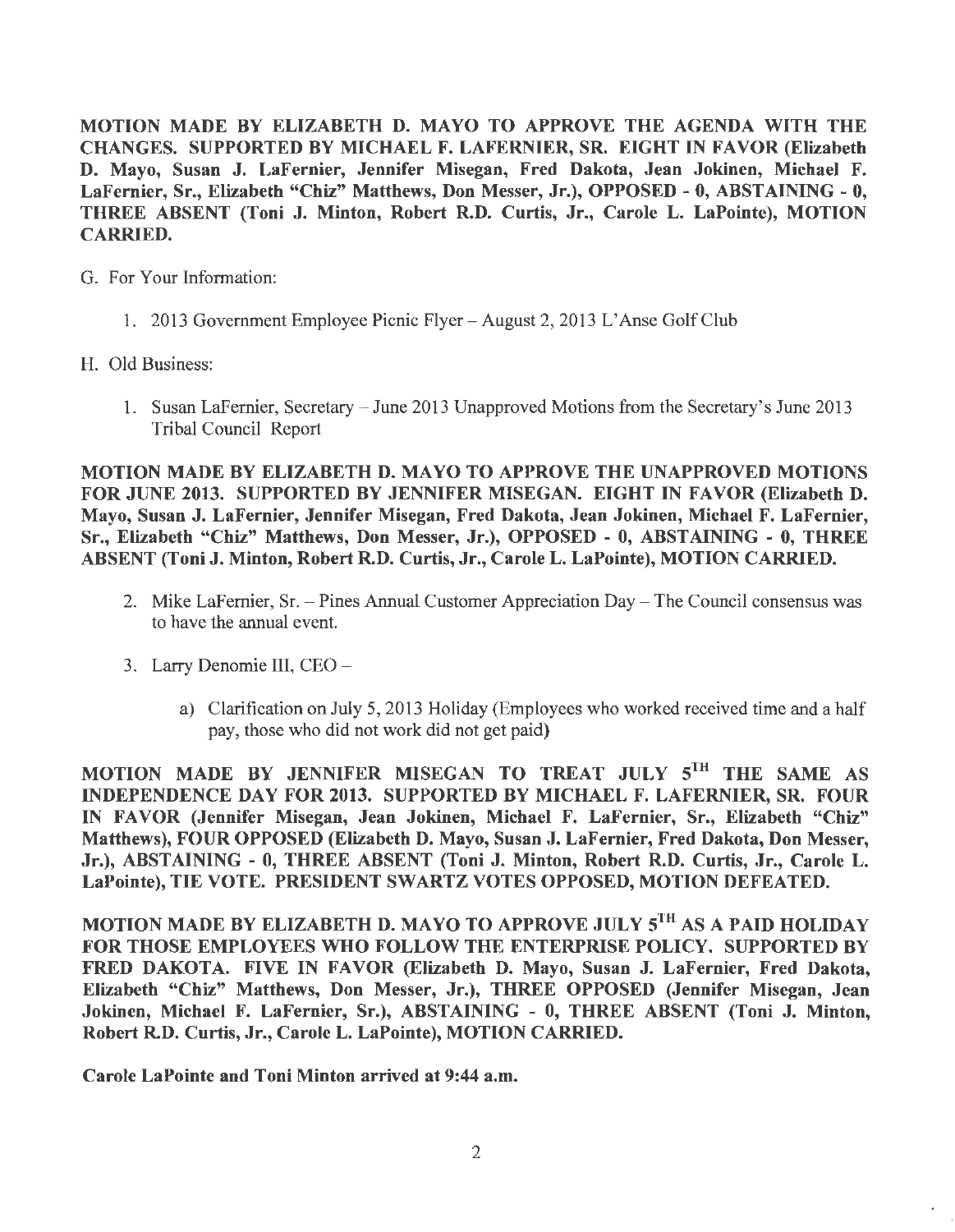b) Draft Social Media Policy Review

MOTION MADE BY JEAN JOKINEN TO CREATE A FACE BOOK PAGE, APPROVE THE SOCIAL MEDIA POLICY WITH THE CHANGES, AND ASSIGN IT TO THE I.T. DEPARTMENT. SUPPORTED BY DON MESSER, JR. TEN IN FAVOR (Elizabeth D. Mayo, Susan J. LaFernier, Toni J. Minton, Jennifer Misegan, Fred Dakota, Jean Jokinen, Michael F. LaFernier, Sr., Carole L. LaPointe, Elizabeth "Chiz" Matthews, Don Messer, Jr.), OPPOSED - O, ABSTAINING - O, ONE ABSENT (Robert R.D. Curtis, Jr.), MOTION CARRIED.

- I. New Business:
	- 1. Kathy Mayo, Community Health Director (not present)/Carole LaPointe, Health Director MOU between KBIC/ITC/MDCH MOU to support the activities under the Cancer Data Analysis Project regarding cancer incidence in American Indian populations in Michigan funded by the Michigan Department of Community Health.

A discussion was held on letters circulating of information that was breached.

MOTION MADE BY JEAN JOKINEN TO APPROVE THE MOU REGARDING THE CANCER LINKAGE PROJECT. SUPPORTED BY ELIZABETH D. MAYO. NINE IN FAVOR (Elizabeth D. Mayo, Toni J. Minton, Jennifer Misegan, Fred Dakota, Jean Jokinen, Michael F. LaFernier, Sr., Carole L. LaPointe, Elizabeth "Chiz" Matthews, Don Messer, Jr.), ONE OPPOSED (Susan J. LaFernier), ABSTAINING - 0, ONE ABSENT (Robert R.D. Curtis, Jr.), MOTION CARRIED.

Susan LaFernier stated her opposition: She would have liked to see the letters to the Tribal members regarding a breach first.

2. Lindy Grell, Tribal Attorney - KBIC Pre-Primary Education Program Child Care Center License Renewal

MOTION MADE BY SUSAN J. LAFERNIER TO APPROVE THE RENEW AL LICENSE FOR THE KBIC PRE-PRIMARY EDUCATION PROGRAM. SUPPORTED BY TONI J. MINTON. TEN IN FAVOR (Elizabeth D. Mayo, Susan J. LaFernier, Toni J. Minton, Jennifer Misegan, Fred Dakota, Jean Jokinen, Michael F. LaFernier, Sr., Carole L. LaPointe, Elizabeth "Chiz" Matthews, Don Messer, Jr.), OPPOSED - O, ABSTAINING - O, ONE ABSENT (Robert R.D. Curtis, Jr.), MOTION CARRIED.

Break: 10:28 -10:46 a.m.

[Old Business]

- 4. Janice Halverson, CNAP Director
	- a) Amended Motion from June 27, 2013 for Lois Bogda Medical Air Ambulance Transport Request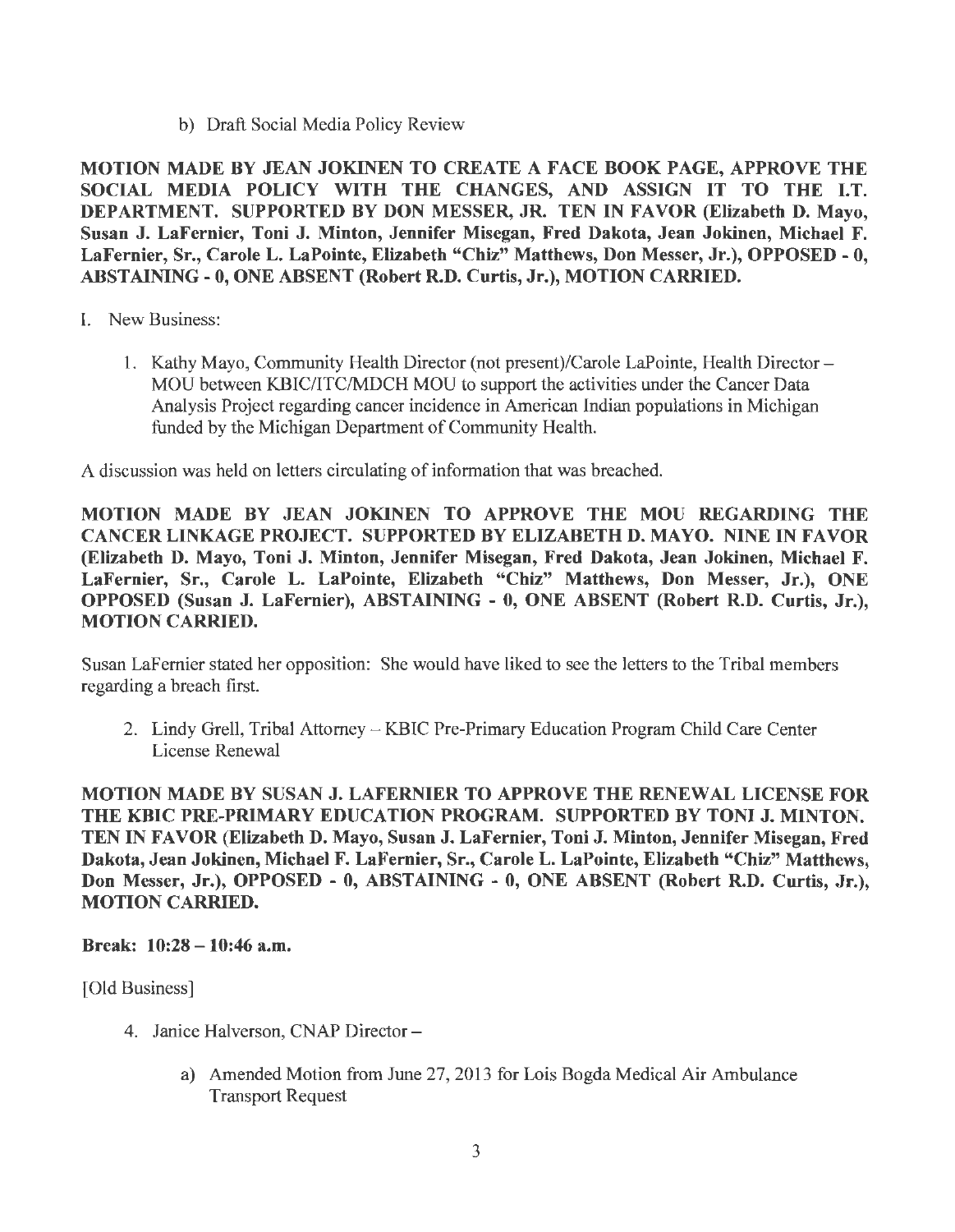Bay Ambulance stopped the billing for Medicaid because they thought the Tribe was paying for the transport. The Tribe is supposed to be the last resort for payment. Carole LaPointe will look into this at the Health Department.

> b) Program Funds (LIHEAP, CSBG, CNAP, Tribal Funds, Senior/Disabled Heating Assistance)-The CSBG is over spent by \$3,000.00

The Council instructed Janice to bring a plan forward along with the guidelines and an Executive Summary for next week.

The Council consensus was to no longer allow the CAP Office to close early at 3:30 p.m.

MOTION MADE BY JENNIFER MISEGAN TO UTILIZE THE ADDITIONAL AMOUNT LEFT IN THE SENIOR HEATING LINE ITEM TO COVER THE CSBG AND COME BACK NEXT WEEK WITH A PLAN. SUPPORTED BY JEAN JOKINEN. TEN IN FAVOR (Elizabeth D. Mayo, Susan J. LaFemier, Toni J. Minton, Jennifer Misegan, Fred Dakota, Jean Jokinen, Michael F. LaFernier, Sr., Carole L. LaPointe, Elizabeth "Chiz" Matthews, Don Messer, Jr.), OPPOSED - O, ABSTAINING - 0, ONE ABSENT (Robert R.D. Curtis, Jr.), MOTION CARRIED.

[New Business]

- 3. Lindy Grell, Tribal Attorney/Heather Chapman, Assistant Tribal Attorney- Assistant Tribal Deputy Attorney Job Description Review - scheduled for next week
- 4. Jennifer Misegan, Treasurer Christmas Gift Check Guidelines

The Ojibwa Housing Authority requires Military income to be calculated into rent for those using a Family's Housing address before enlistment. Jennifer will inform R.D. Curtis, OHA Board Chairman, to look into the issue.

The Council discussed changing the residency clause to require a member to establish a one year residence in order to be eligible for the Christmas Gift Check.

MOTION MADE BY ELIZABETH D. MA YO TO CHANGE THE GUIDELINES TO SEPTEMBER 1, 2013 IN #1 AND TAKE OUT: CONTINUE TO MAINTAIN A RESIDENCE IN #6. SUPPORTED BY JENNIFER MISEGAN. NINE IN FAVOR (Elizabeth D. Mayo, Susan J. LaFernier, Toni J. Minton, Jennifer Misegan, Fred Dakota, Michael F. LaFernier, Sr., Carole L. LaPointe, Elizabeth "Chiz" Matthews, Don Messer, Jr.), ONE OPPOSED (Jean Jokinen), ABSTAINING - 0, ONE ABSENT (Robert R.D. Curtis, Jr.), MOTION CARRIED.

MOTION MADE BY JEAN JOKINEN TO ABIDE BY THE ORDINANCE WHICH REQUIRES DISTRIBUTIONS OF THE CIGARETTE MONEY TO ALL MEMBERS RESIDING IN BARAGA AND MARQUETTE COUNTIES AND NOT STIPULATE IT AS 18 YEAR OLDS AS IN THE GUIDELINES. SUPPORTED BY ELIZABETH "CHIZ" MATTHEWS. TWO IN FAVOR (Jean Jokinen, Elizabeth "Chiz" Matthews), SEVEN OPPOSED (Elizabeth D. Mayo, Susan J. LaFernier, Toni J. Minton, Jennifer Misegan, Fred Dakota, Michael F. LaFernier, Sr.,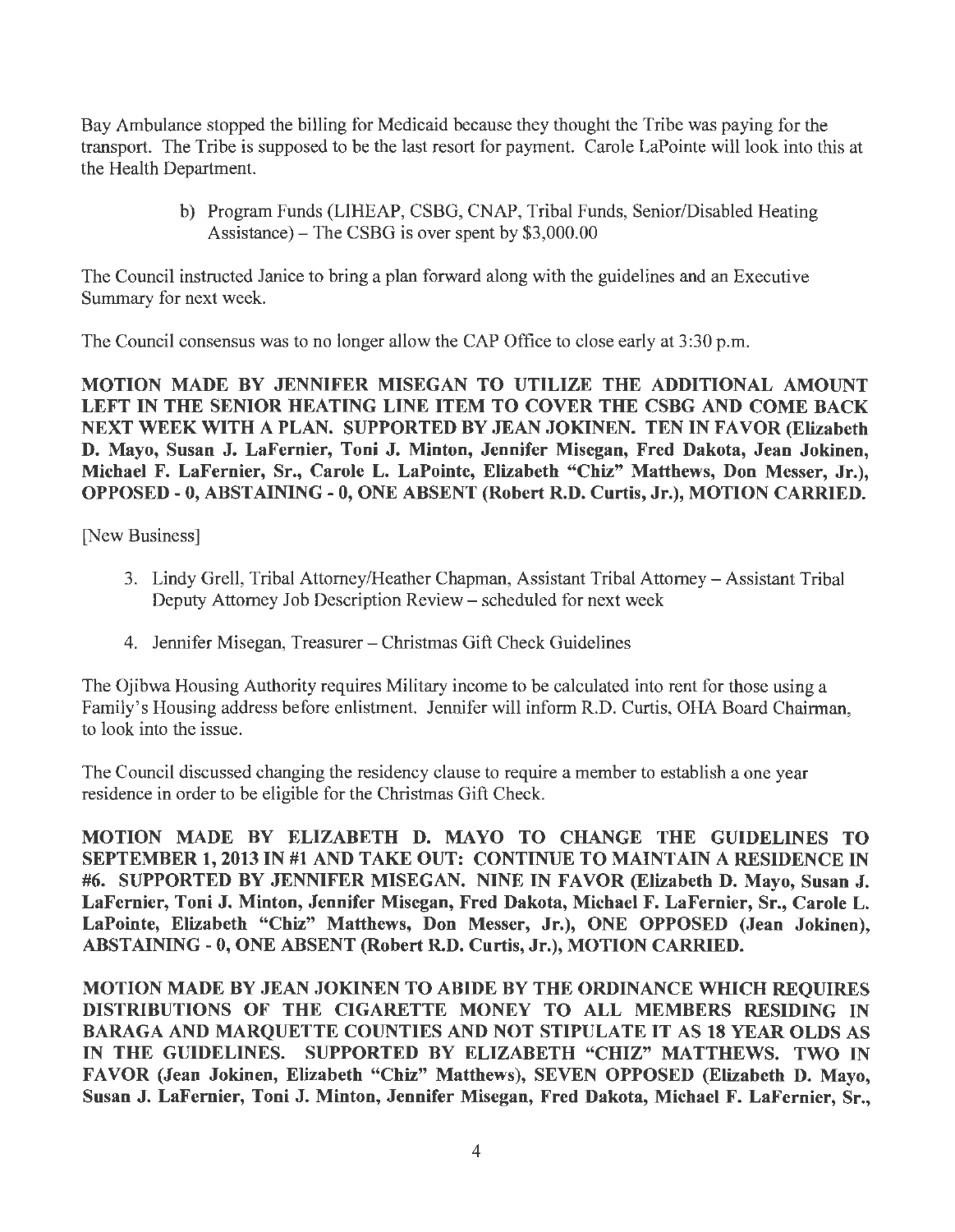Don Messer, Jr.), ONE ABSTAINING (Carole L. LaPointe), ONE ABSENT (Robert R.D. Curtis, Jr.), MOTION DEFEATED.

Lunch:  $12:00 - 1:08$  p.m.

## Elizabeth Matthews and Toni Minton left at 12:00 p.m.

- 5. Larry Denomie III, CEO
	- a) Fitness Programs and Facilities Coordinator at the Niwiin Akeaa Community Center Job Description Review - scheduled for next week
	- b) BC/BS Tier III Plan (for those part time who do not currently have insurance) The plan could be amended.

MOTION MADE BY SUSAN J. LAFERNIER TO APPROVE THE BC/BS PLAN FOR THE TIER III EMPLOYEES AND PROVIDE THE SAME PLAN THAT IS CURRENTLY OFFERED TO HOURLY ENTERPRISE EMPLOYEES. SUPPORTED BY ELIZABETH D. MA YO.

MOTION MADE BY JENNIFER MISEGAN TO TABLE THE BC/BS TIER III PLAN UNTIL WE GET CONCRETE FIGURES AND DETERMINE HOW WE ARE GOING TO AFFORD IT. SUPPORTED BY JEAN JOKINEN. FOUR IN FAVOR (Jennifer Misegan, Jean Jokinen, Michael F. LaFernier, Sr., Don Messer, Jr.), THREE OPPOSED (Elizabeth D. Mayo, Susan J. LaFernier, Carole L. LaPointe), ABSTAINING- O, FOUR ABSENT (Toni J. Minton, Robert R.D. Curtis, Jr., Fred Dakota, Elizabeth "Chiz" Matthews), MOTION CARRIED.

(Fred Dakota is out of the room)

- c) Weekly Update
- d) Reimbursable Agreement between the U.S. Fish & Wildlife Service Department of Interior and KBIC for 3 years with \$3,220.00 for FY 2013 and funding for 2014-15 to be determined

MOTION MADE BY SUSAN J. LAFERNIER TO APPROVE THE REIMBURSABLE AGREEMENT BETWEEN THE U.S. FISH AND WILDLIFE SERVICE DEPARTMENT OF THE INTERIOR AND THE COMMUNITY TO COMPLETE THE ANNUAL FISH HEALTH INSPECTION FOR THREE YEARS FOR \$3,220.00 PENDING REVIEW BY THE CEO. SUPPORTED BY MICHAEL F. LAFERNIER, SR. SEVEN IN FAVOR (Elizabeth D. Mayo, Susan J. LaFernier, Jennifer Misegan, Fred Dakota, Jean Jokinen, Michael F. LaFernier, Sr., Carole L. LaPointe), OPPOSED - 0, ABSTAINING - O, FOUR ABSENT (Toni J. Minton, Robert R.D. Curtis, Jr., Elizabeth "Chiz" Matthews, Don Messer, Jr.), MOTION CARRIED.

(Don Messer, Jr. is out of the room)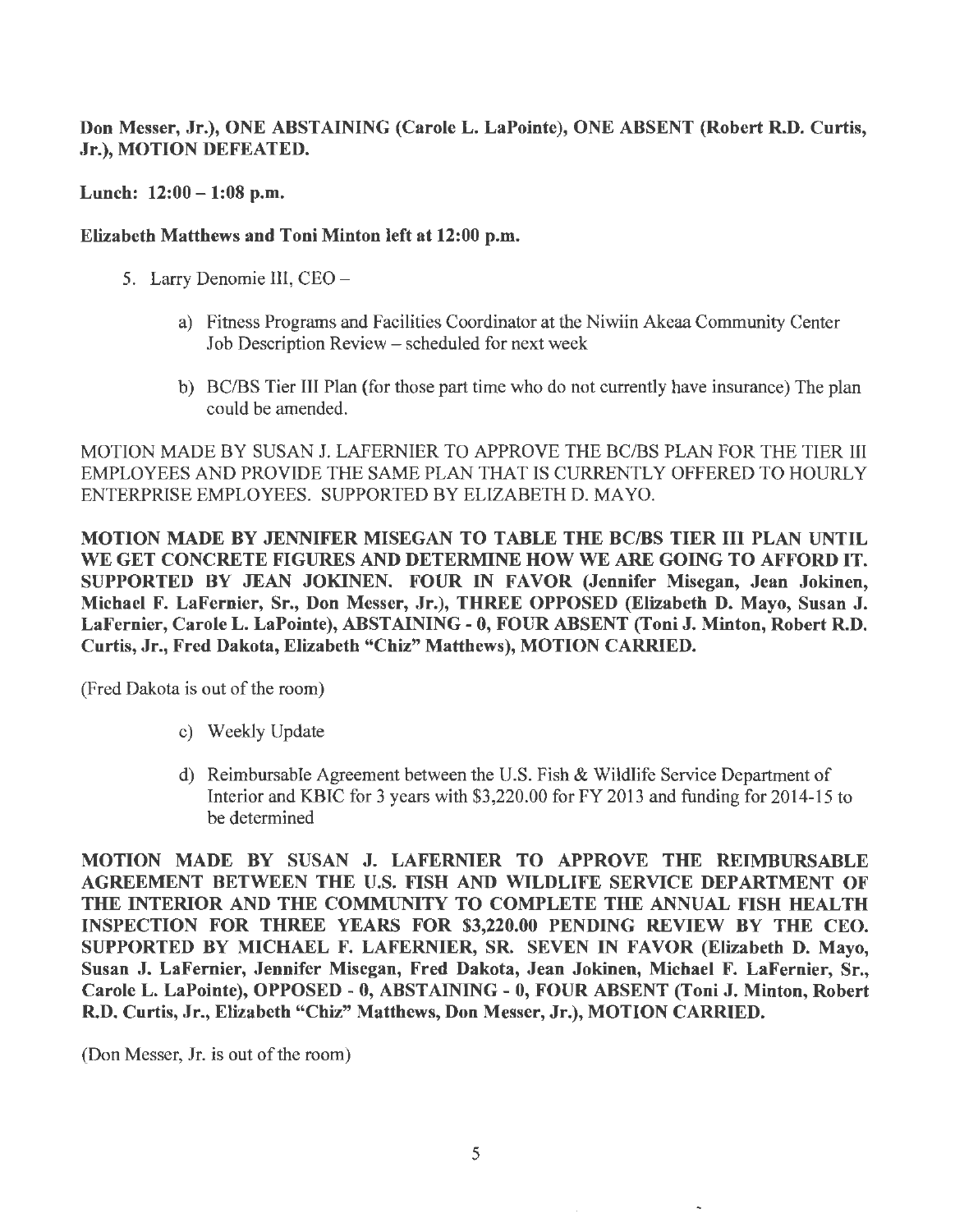6. Vice President Mayo  $-$  Camperound Issues

The Council discussed certain individuals who should be banned from the campgrounds for stealing campers' property and other disturbances. The paving is scheduled to begin on August  $5<sup>th</sup>$ . It will be checked to see if it can be changed to after Labor Day

- J. Closed Session:
	- 1. Gary Loonsfoot, Jr., Director of Cultural Resources Personnel Issue
	- 2. Ronald Hueckstaedt, Security Background Investigator Adjudication of Dale Dakota, Police Commissioner
	- 3. Jennifer Misegan, Treasurer
		- a) Guaranteed Loan Program
		- b) Disclosure Issue
		- c) Forensic Audit
		- d) FY2014 Budgets
	- 4. Larry Denomie III, CEO
		- a) Building Inspector Applicants
		- b) TERO Director Applicants
		- c) Director of Fire Management Personnel Issue
	- 5. Heather Chapman, Assistant Tribal Attorney (not present)-KBIC v l.H.S. Amended Scheduling Order (next week)

MOTION MADE BY MICHAEL F. LAFERNIER, SR. TO GO INTO CLOSED SESSION AT 2:16 P.M. SUPPORTED BY JENNIFER MISEGAN. FOUR IN FAVOR (Susan J. LaFemier, Jennifer Misegan, Michael F. LaFernier, Sr., Carole L. LaPointe), FOUR OPPOSED (Elizabeth D. Mayo, Fred Dakota, Jean Jokinen, Don Messer, Jr.), ABSTAINING - 0, THREE ABSENT (Toni J. Minton, Robert R.D. Curtis, Jr., Elizabeth "Chiz" Matthews), TIE VOTE. PRESIDENT SWARTZ VOTES IN FAVOR, MOTION CARRIED.

MOTION MADE BY MICHAEL F. LAFERNIER, SR. TO GO INTO OPEN SESSION AT 3:50 P.M. SUPPORTED BY FRED DAKOTA. EIGHT IN FAVOR (Elizabeth D. Mayo, Susan J. LaFernier, Jennifer Misegan, Fred Dakota, Jean Jokinen, Michael F. LaFernier, Sr., Carole L. LaPointe, Don Messer, Jr.), OPPOSED - O, ABSTAINING - O, THREE ABSENT (Toni J. Minton, Robert R.D. Curtis, Jr., Elizabeth "Chiz" Matthews), MOTION CARRIED.

Adjudication of Dale S. Dakota, Police Commissioner -

MOTION MADE BY DON MESSER, JR. TO APPROVE THE ADJUDICATION OF THE POLICE COMMISSIONER DALE S. DAKOTA. SUPPORTED BY JENNIFER MISEGAN. SEVEN IN FAVOR (Elizabeth D. Mayo, Susan J. LaFernier, Jennifer Misegan, Fred Dakota, Michael F. LaFernier, Sr., Carole L. LaPointe, Don Messer, Jr.), ONE OPPOSED (Jean Jokinen), ABSTAINING - 0, THREE ABSENT (Toni J. Minton, Robert R.D. Curtis, Jr., Elizabeth "Chiz" Matthews), MOTION CARRIED.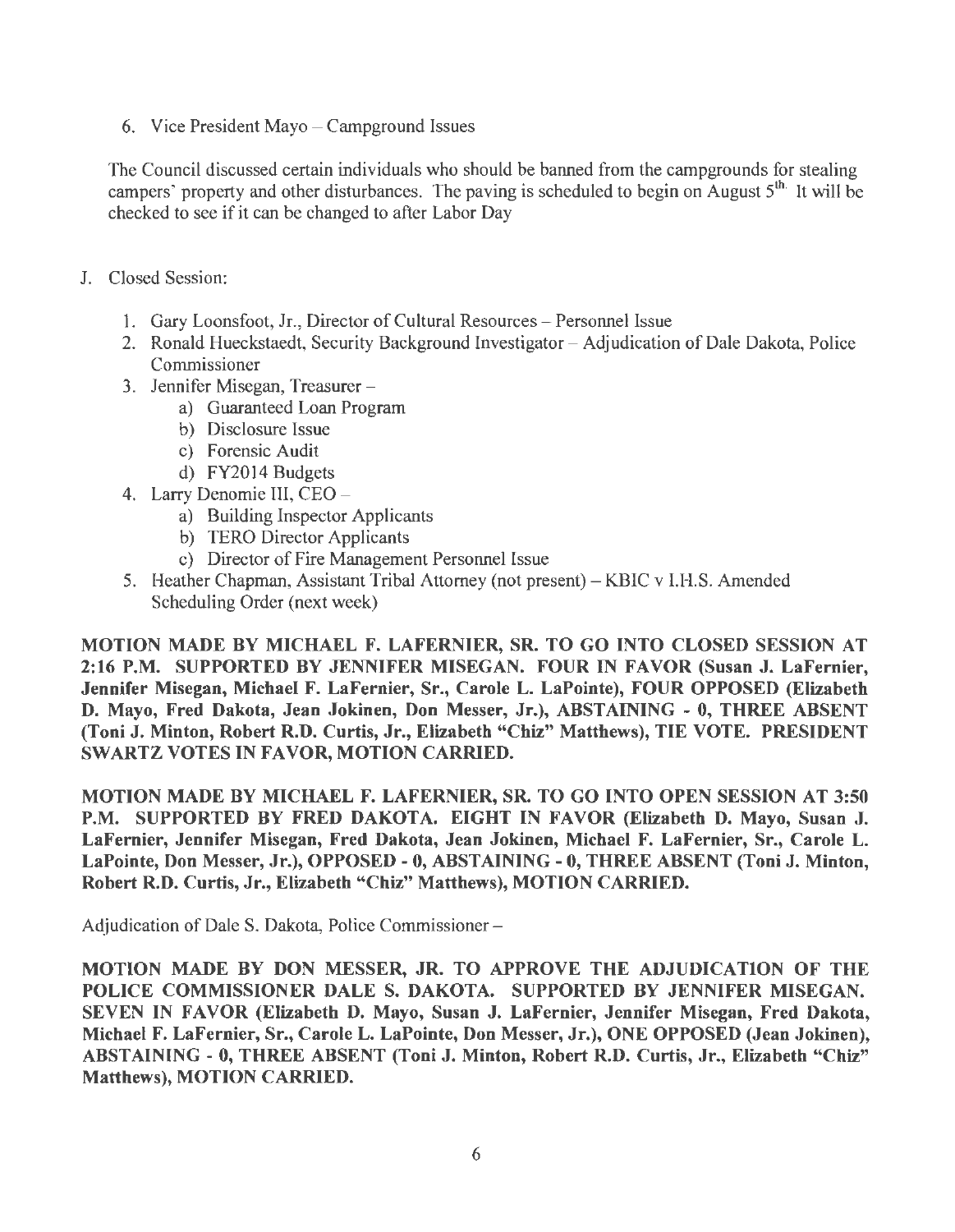Jean Jokinen stated her opposition: She feels he had errors in his reports, he did not answer the questions, and he just was not prepared.

Forensic Audit - Engagement Letter

MOTION MADE BY JENNIFER MISEGAN TO AUTHORIZE THE TRIBAL ATTORNEY OFFICE TO ENGAGE THE ACCOUNTING FIRM SCHECHTER, DOKKEN, AND KANTER TO CONDUCT THE FINANCIAL AUDIT FOR THE OJIBWA HOUSING AUTHORITY AND AUTHORIZE HEATHER CHAPMAN TO SIGN THE ENGAGEMENT LETTER WITH SCHECHTER, DOKKEN, AND KANTER ON BEHALF OF THE ATTORNEY'S OFFICE AND HANDLE THE MATTER FROM HERE FORWARD. SUPPORTED BY DON MESSER, JR. EIGHT IN FAVOR (Elizabeth D. Mayo, Susan J. LaFernier, Jennifer Misegan, Fred Dakota, Jean Jokinen, Michael F. LaFernier, Sr., Carole L. LaPointe, Don Messer, Jr.), OPPOSED - 0, ABSTAINING - 0, THREE ABSENT (Toni J. Minton, Robert R.D. Curtis, Jr., Elizabeth "Chiz" Matthews), MOTION CARRIED.

Forensic Audit - Retainer Fee

MOTION MADE BY JENNIFER MISEGAN TO DIRECT THE PAYMENT OF THE \$5,000.00 RETAINER FROM THE OJIBWA HOUSING AUTHORITY'S BUDGET WITH BILLS TO BE FORWARD ED TO THE TRIBAL ATTORNEY'S OFFICE AND TO MOVE FORWARD WITH THE SMALL GROUP AS RECOMMENDED BY THE AUDITING FIRM CONSISTING OF A TRIBAL COUNCIL MEMBER, TREASURER, TRIBAL ATTORNEY, AND THE ASSISTANT CEO. SUPPORTED BY ELIZABETH D. MA YO. EIGHT IN FAVOR (Elizabeth D. Mayo, Susan J. LaFernier, Jennifer Misegan, Fred Dakota, Jean Jokinen, Michael F. LaFernier, Sr., Carole L. LaPointe, Don Messer, Jr.), OPPOSED - O, ABSTAINING - 0, THREE ABSENT (Toni J. Minton, Robert R.D. Curtis, Jr., Elizabeth "Chiz" Matthews), MOTION CARRIED.

Building Inspector/TERO Applicants -

MOTION MADE BY JEAN JOKINEN TO INTERVIEW ALL OF THE KBIC TRIBAL MEMBER APPLICANTS FOR THE TERO DIRECTOR AND THE BUILDING INSPECTOR POSITIONS.

Motion died for lack of support.

MOTION MADE BY JENNIFER MISEGAN TO INTERVIEW ALL THREE CANDIDATES FOR THE BUILDING INSPECTOR POSITION AND INTERVIEW THE SIX QUALIFIED KBIC TRIBAL MEMBER APPLICANTS AS DESIGNATED DURING THE DISCUSSION FOR THE TERO DIRECTOR. SUPPORTED BY ELIZABETH D. MAYO. SEVEN IN FAVOR (Elizabeth D. Mayo, Susan J. LaFernier, Jennifer Misegan, Fred Dakota, Michael F. LaFernier, Sr., Carole L. LaPointe, Don Messer, Jr.), ONE OPPOSED (Jean Jokinen), ABSTAINING - 0, THREE ABSENT (Toni J. Minton, Robert R.D. Curtis, Jr., Elizabeth "Chiz" Matthews), MOTION CARRIED.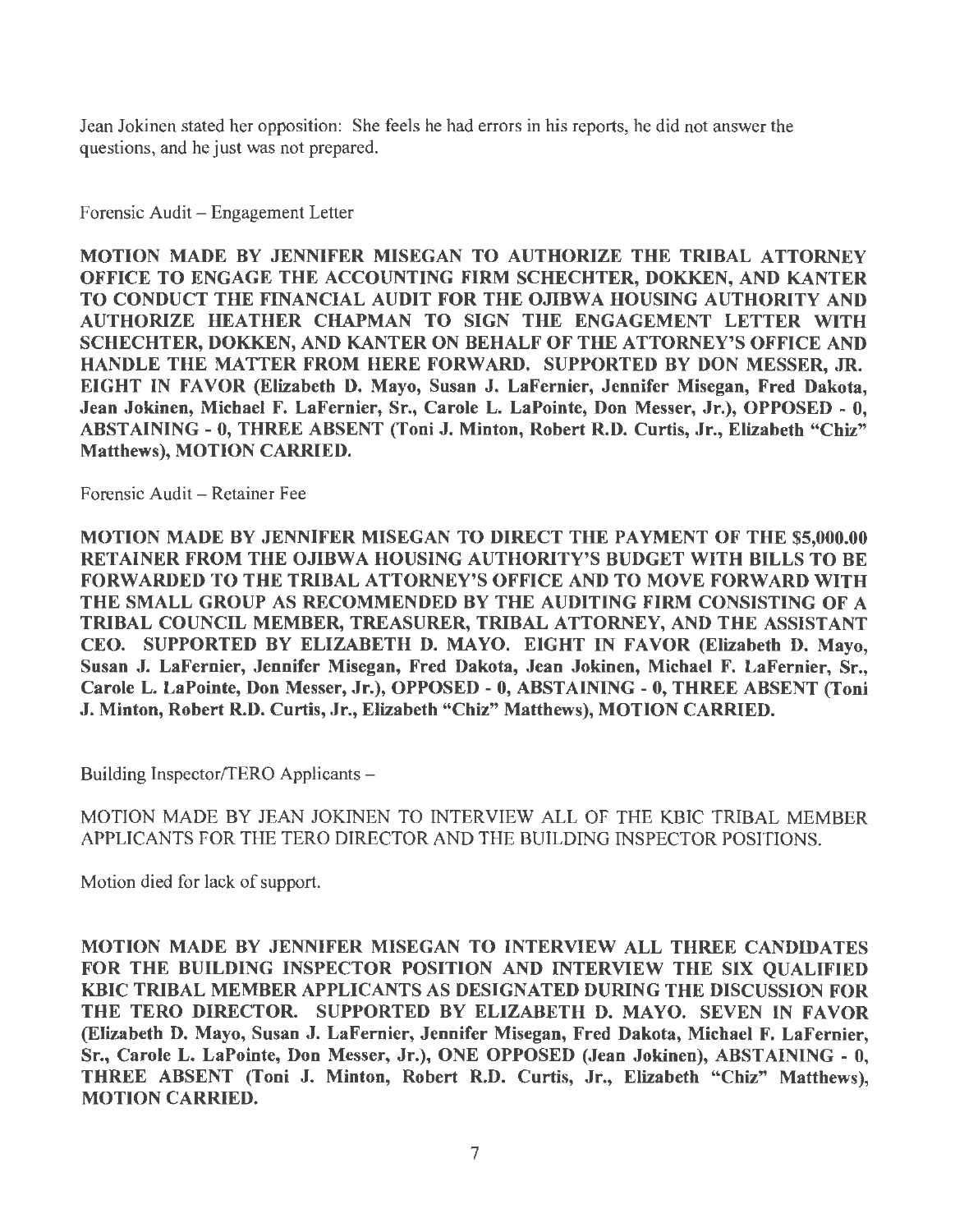K. Adjournment:

MOTION MADE BY ELIZABETH D. MA YO TO ADJOURN AT 4:01 P.M. SUPPORTED BY MICHAEL F. LAFERNIER, SR. EIGHT IN FAVOR (Elizabeth D. Mayo, Susan J. LaFernier, Jennifer Misegan, Fred Dakota, Jean Jokinen, Michael F. LaFernier, Sr., Carole L. LaPointe, Don Messer, Jr.), OPPOSED - O, ABSTAINING - 0, THREE ABSENT (Toni J. Minton, Robert R.D. Curtis, Jr., Elizabeth "Chiz" Matthews), MOTION CARRIED.

Respectfully submitted,

Peggy Aconsfoot

Administrative Specialist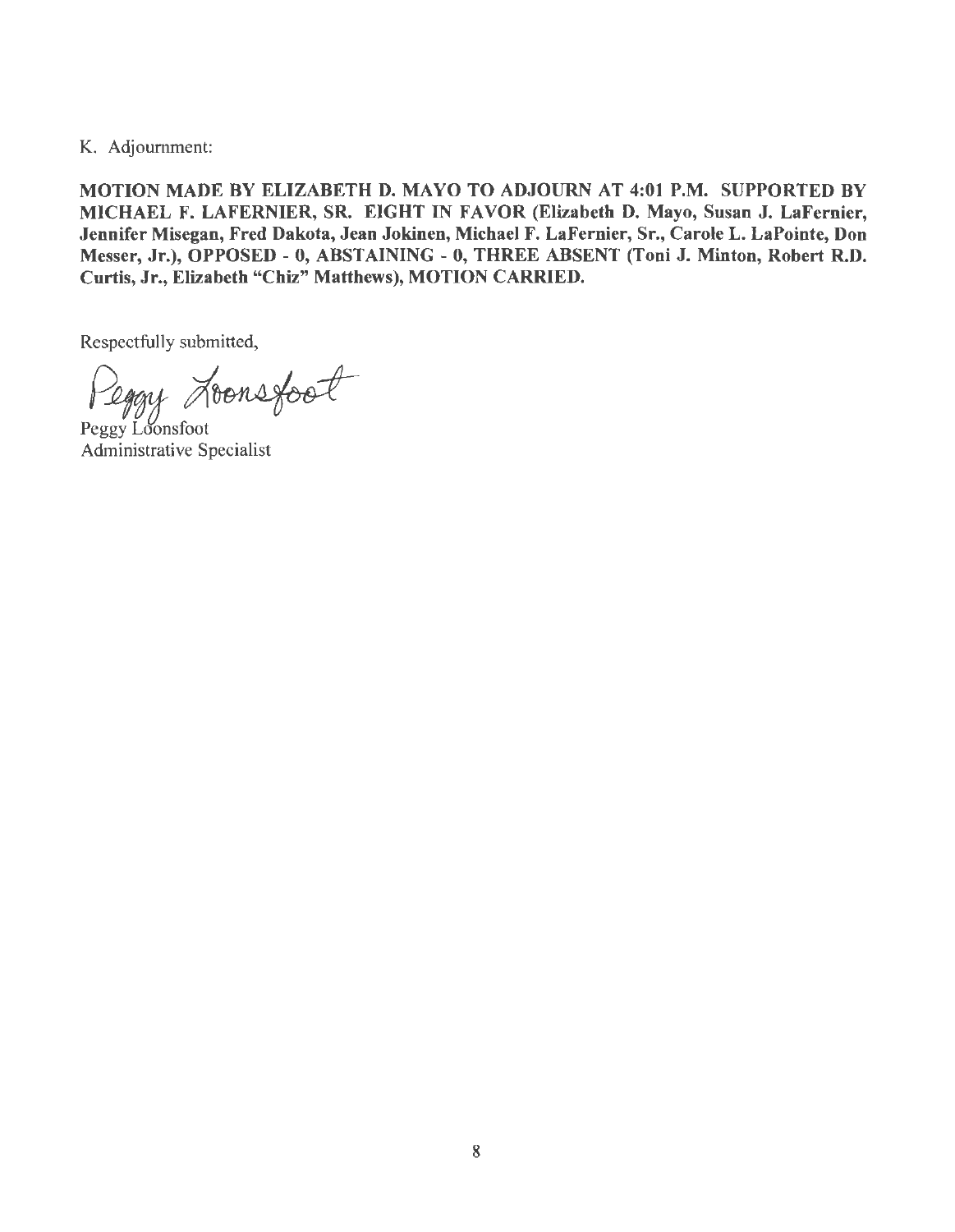#### AGENDA KEWEENAW BAY INDIAN COMMUNITY SPECIAL COUNCIL MEETING OJIBWA CASINO RESORT CONFERENCE ROOM THURSDAY - JULY 25, 2013 - 9:00 A.M.

- A. Date: July 25, 2013
- B. Call to Order:
- C. lnvocation: Lord's Prayer
- D. Roll Call:

\_Warren C. Swartz, Jr., President

\_Elizabeth D. Mayo, Vice President

\_Susan J. LaFernier, Secretary

\_Toni J. Minton, Assistant Secretary

\_Jennifer Misegan, Treasurer

Robert R.D. Curtis, Jr.

- Fred Dakota
- Jean Jokinen

\_Michael F. LaFernier, Sr.

- Carole L. LaPointe
- Elizabeth "Chiz" Matthews

Don Messer, Jr.

- E. Declaration of Quorum:
- F. Approval of Agenda: July 25, 2013
- G. For Your lnfonnation:
	- 1. 2013 Government Employee Picnic
- H. Old Business:
	- 1. George Decota, Director of Fire Management Recommendation on a Cooperative Agreement with the BIA and Baraga Fire Department
	- 2. Susan LaFernier, Secretary June 2013 Unapproved Motions
	- 3. Larry Denomie III, CEO
		- a) Clarification on July 5, 2013 Holiday
		- b) Draft Social Media Policy
- I. New Business:
	- 1. Kathy Mayo, Community Health Director ITCIMDCH MOU Cancer Linkage Project
	- 2. Lindy Grell, Tribal Attorney Pre-Primary Education Program Business License Renewal